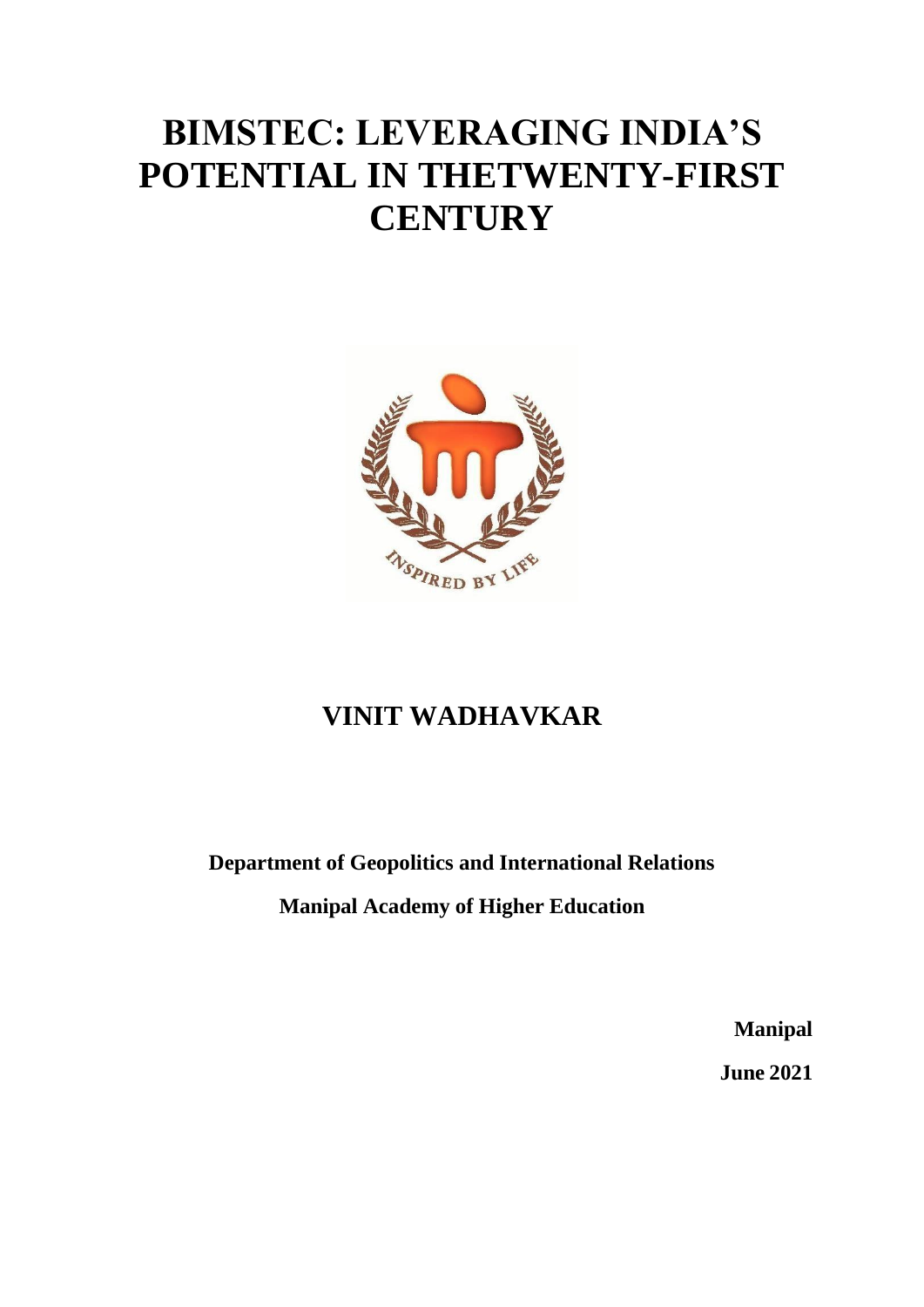## **Manipal Academy of Higher Education Department of Geopolitics and International Relations**

# **BIMSTEC: LEVERAGING INDIA'S POTENTIAL IN THE TWENTY FIRST CENTURY**

**A Dissertation Submitted to the Department of Geopolitics and International Relations in Partial Fulfilment for Master's Degree in Geopolitics and International Relations**

**Supervisor**

### **DR. NANDA KISHOR M S**

**By**

### **VINIT WADHAVKAR**

**June 2021**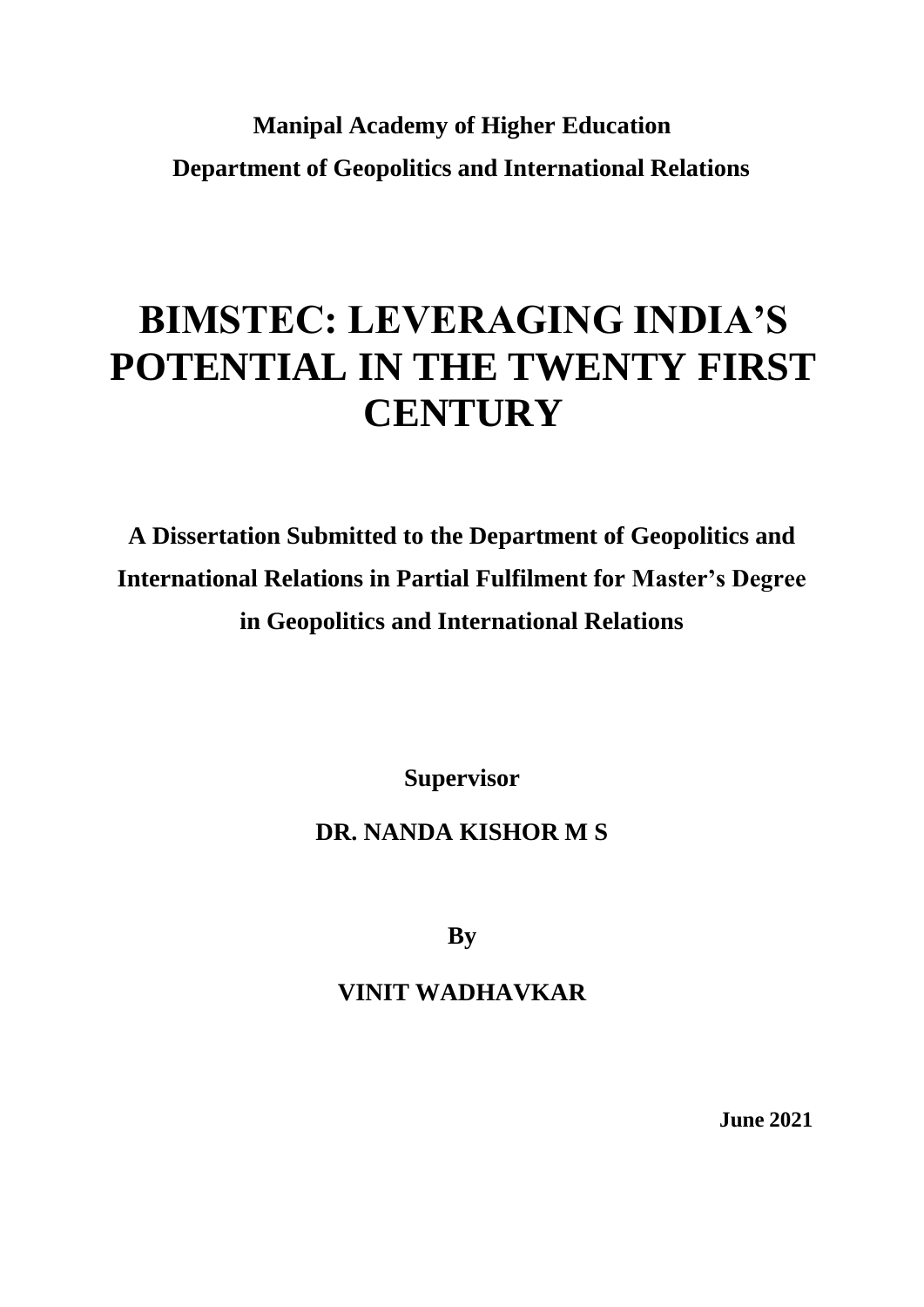

e i

## Date:  $30 - 6 - 21$

### **DECLARATION**

I declare that the dissertation entitled "BIMSTEC: Leveraging India's Potential in the Twenty First Century" submitted by me for the award of the degree of Master of Arts in Geopolitics and International Relations of Manipal Academy of Higher Education is my own work. The dissertation has not been submitted for any other degree of this University or any other University.

Viviturachautas

(Wadhavkar Vinit Mukund Manasi)

### **CERTIFICATE**

I recommend that this dissertation be placed before the examiners for evaluation.

(Dr. Nanda Kishor M S) **Associate Professor and Head** 

(Dr. Nanda Kishor M S)

Supervisor

#### Department of Geopolitics and International Relations

Old TAPMI Building, Manipal - 576 104, Karnataka dir. 91 820 2922398, 2922996 fax. 91 820 2570062 e-mail. nanda.kishor@manipal.edu, geopolitics.mu@manipal.edu www.manipal.edu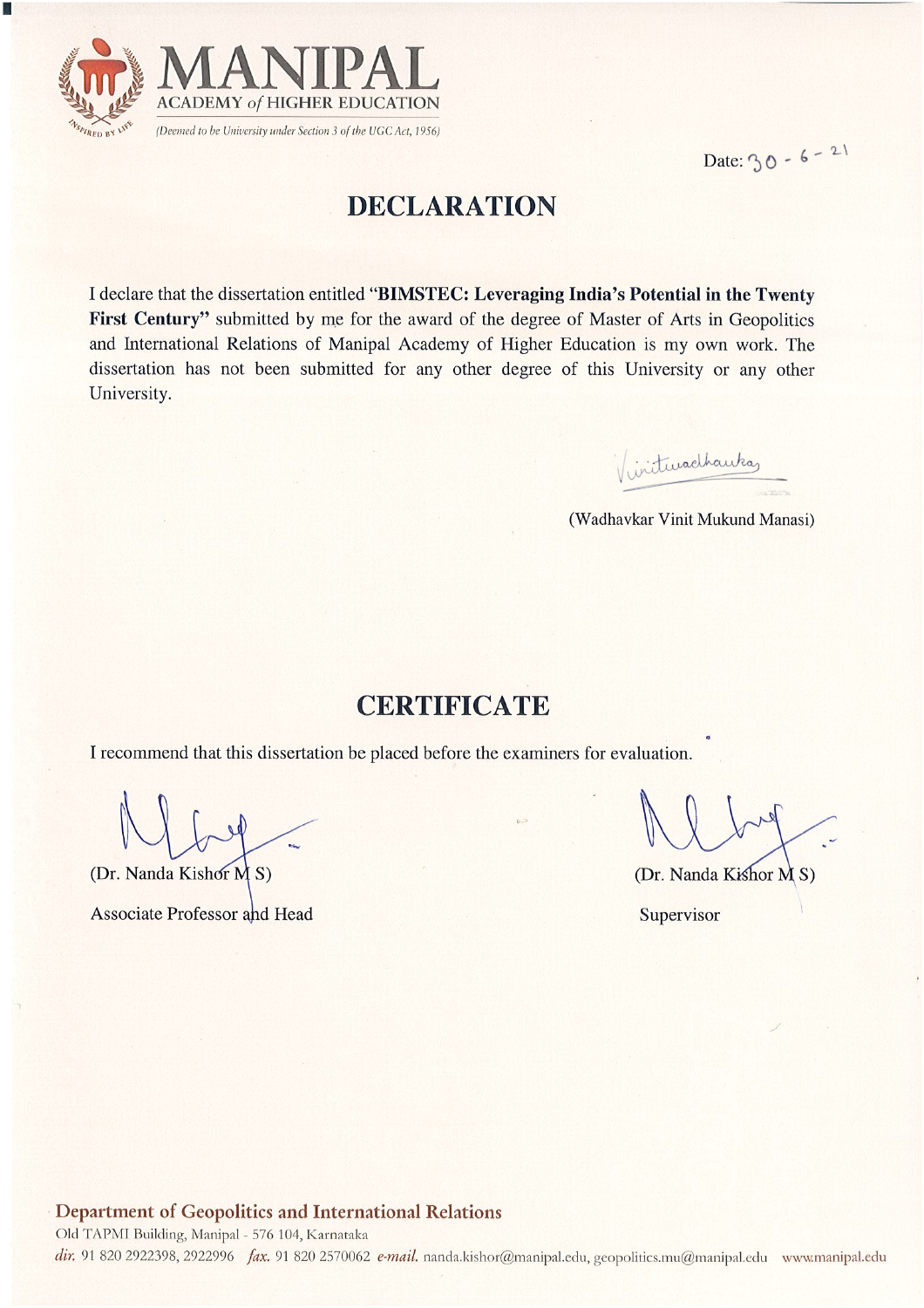#### **ACKNOWLEDGEMENT**

I would first like to thank the Head of the Department and my guide Dr. Nanda Kishor, Associate Professor at the Department of Geopolitics, and International Relations, MAHE. The door to Prof. Nanda Kishor's office was always open whenever I ran into a trouble spot or had a question about my research or writing. He consistently allowed this paper to be my own work but made sure I was gently steered in the right direction.

I would also like to thank the former Head of the Department, Dr. Arvind Kumar as well as the entire faculty for their immense support throughout the semesters.

Finally, I must express my very profound gratitude to my parents and to Nilay Dongre, Anushka Bahutule and Saisri Akondi for providing me with unfailing support and continuous encouragement throughout my years of study and through the process of researching and writing this thesis. This accomplishment would not have been possible without them. Thank you.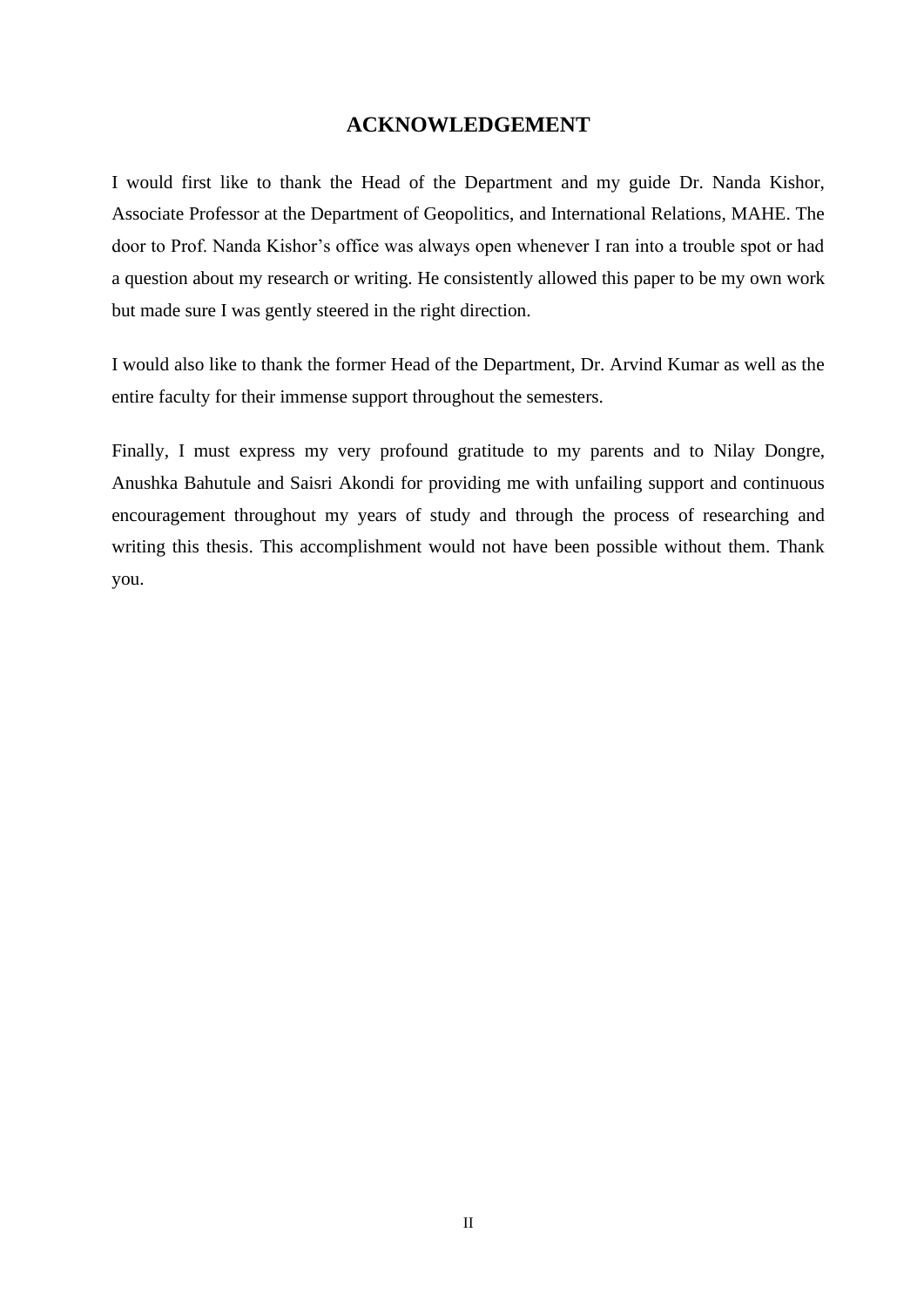#### **ABBREVIATIONS**

| <b>ADB</b>     | <b>Asian Development Bank</b>                                      |
|----------------|--------------------------------------------------------------------|
| <b>ACMECS</b>  | Ayeyawady - Chao Phraya - Mekong Economic Cooperation Strategy     |
| <b>ANC</b>     | Andaman and Nicobar Command                                        |
| <b>ARC</b>     | Association for Regional Co-operation                              |
| <b>ASEAN</b>   | <b>Association of Southeast Asian Nations</b>                      |
| <b>BIST-EC</b> | Bangladesh India-Sri Lanka-Thailand Economic Cooperation           |
| <b>BIMSTEC</b> | Bay of Bengal Initiative for Multi-Sectoral Technical and Economic |
|                | Cooperation                                                        |
| <b>BRICS</b>   | Brazil, Russia, India, China and South Africa                      |
| <b>BRI</b>     | <b>Belt and Road Initiative</b>                                    |
| <b>BBIN</b>    | Bangladesh-Bhutan-India-Nepal                                      |
| <b>CSIDRD</b>  | Centre for Studies in International Relations and Development      |
| EU             | European Union                                                     |
| <b>FDI</b>     | Foreign Direct Investment                                          |
| <b>FTA</b>     | Free Trade Agreement                                               |
| <b>ICC</b>     | <b>Indian Chamber of Commerce</b>                                  |
| <b>IDSA</b>    | <b>Institute for Defence Studies and Analyses</b>                  |
| IR             | <b>International Relations</b>                                     |
| <b>IORA</b>    | Indian Ocean Rim-Association for Regional Co-operation             |
| <b>JICA</b>    | Japan International Co-operation Agency                            |
| <b>MGC</b>     | Mekong-Ganga Co-operation                                          |
| <b>MNC</b>     | Multi-National Corporation                                         |
| <b>MPAC</b>    | Master Plan on Connectivity                                        |
| <b>MVA</b>     | Motor Vehicle Agreement                                            |
| <b>PM</b>      | Prime Minister                                                     |
| <b>SAARC</b>   | South Asian Association for Regional Co-operation                  |
| <b>SAGAR</b>   | Security and Growth for All in the Region                          |
| <b>SCO</b>     | Shanghai Cooperation Organization                                  |
| <b>TNC</b>     | <b>Trade Negotiating Committee</b>                                 |
| UK             | United Kingdom of Great Britain and Northern Ireland               |
| <b>UNDP</b>    | <b>United Nations Development Programme</b>                        |
| <b>UNESCAP</b> | United Nations Economic and Social Commission for Asia             |
| <b>UNRA</b>    | <b>United Nations Refugee Agency</b>                               |
| <b>USA</b>     | <b>United States of America</b>                                    |
| <b>USSR</b>    | <b>Union of Soviet Socialist Republics</b>                         |
| <b>WTO</b>     | World Trade Organization                                           |
| <b>WWII</b>    | World War II                                                       |
|                |                                                                    |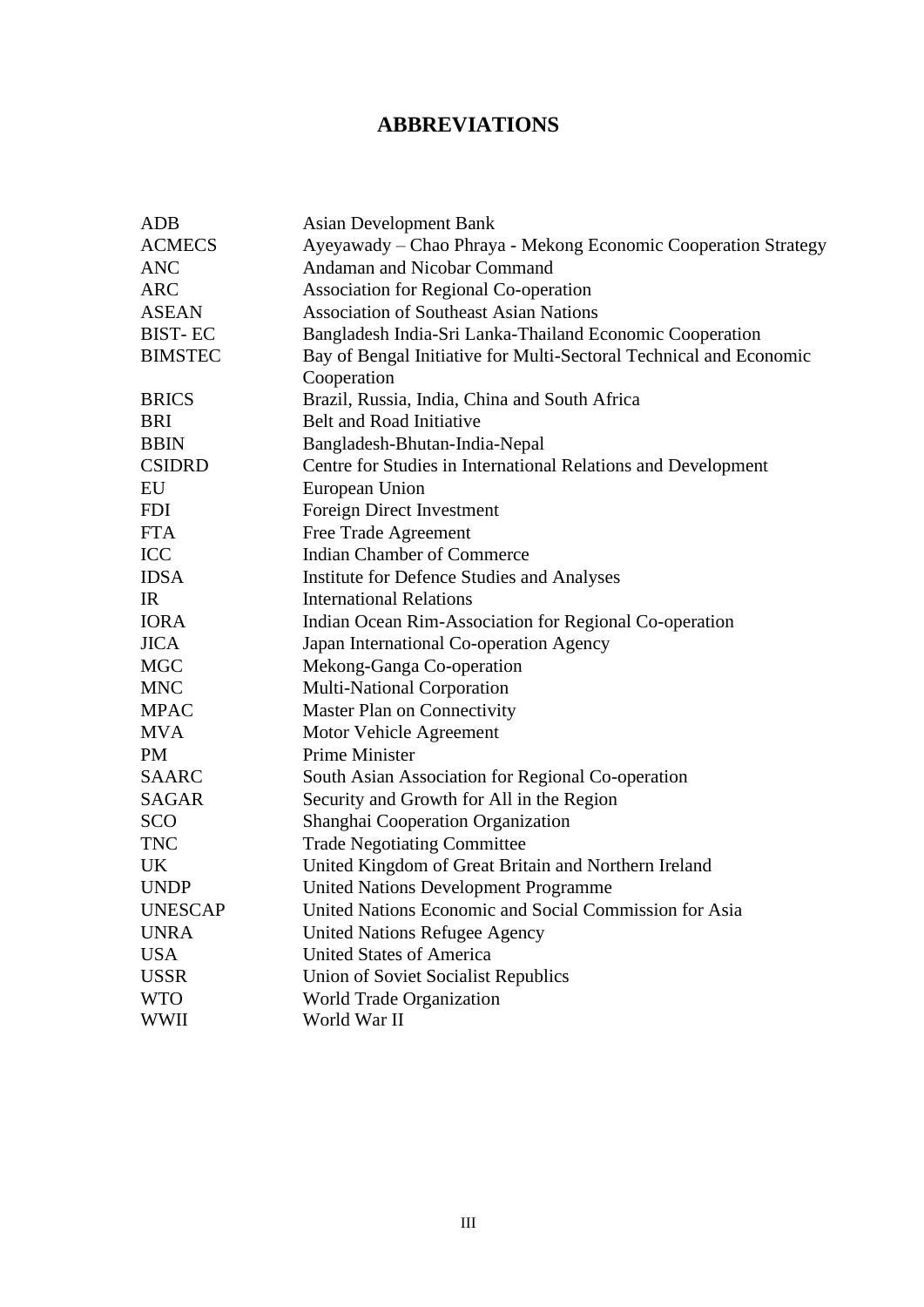| <b>Contents</b>                                                                                                                                                                                                                     | Page |
|-------------------------------------------------------------------------------------------------------------------------------------------------------------------------------------------------------------------------------------|------|
|                                                                                                                                                                                                                                     |      |
|                                                                                                                                                                                                                                     |      |
|                                                                                                                                                                                                                                     |      |
|                                                                                                                                                                                                                                     |      |
|                                                                                                                                                                                                                                     |      |
|                                                                                                                                                                                                                                     |      |
|                                                                                                                                                                                                                                     |      |
|                                                                                                                                                                                                                                     |      |
|                                                                                                                                                                                                                                     |      |
|                                                                                                                                                                                                                                     |      |
|                                                                                                                                                                                                                                     |      |
|                                                                                                                                                                                                                                     |      |
|                                                                                                                                                                                                                                     |      |
|                                                                                                                                                                                                                                     |      |
|                                                                                                                                                                                                                                     |      |
| CHAPTER-2 THEORETICAL FRAMEWORK AND ITS APPLICATION TO BIMSTEC<br>AND INDIA'S INVOLVEMENT IN THE ORGANISATION--------------------------------11-23<br>2.1 Understanding BIMSTEC and India's Involvement in the Organisation through |      |
| 2.1.2 The Realist View of BIMSTEC and India's Efforts as a Part of the                                                                                                                                                              |      |
|                                                                                                                                                                                                                                     |      |
| 2.1.3 A Neoliberalist Rationale for BIMSTEC and India's Involvement in the                                                                                                                                                          |      |
|                                                                                                                                                                                                                                     | 17   |
| 2.1.4 Understanding BIMSTEC through Constructivist Lens and India's                                                                                                                                                                 |      |
|                                                                                                                                                                                                                                     |      |
| 2.2 Geopolitical Analysis of BIMSTEC and India's Involvement in the Organisation--                                                                                                                                                  |      |
|                                                                                                                                                                                                                                     | 21   |
| 2.2.2 Geopolitical Understanding of BIMSTEC and India's Efforts------------ 22                                                                                                                                                      |      |
| CHAPTER-3 NECESSITY, GENESIS AND MANDATE OF BIMSTEC: AN OVERVIEW---                                                                                                                                                                 |      |
|                                                                                                                                                                                                                                     |      |
|                                                                                                                                                                                                                                     |      |

#### **TABLE OF CONTENTS**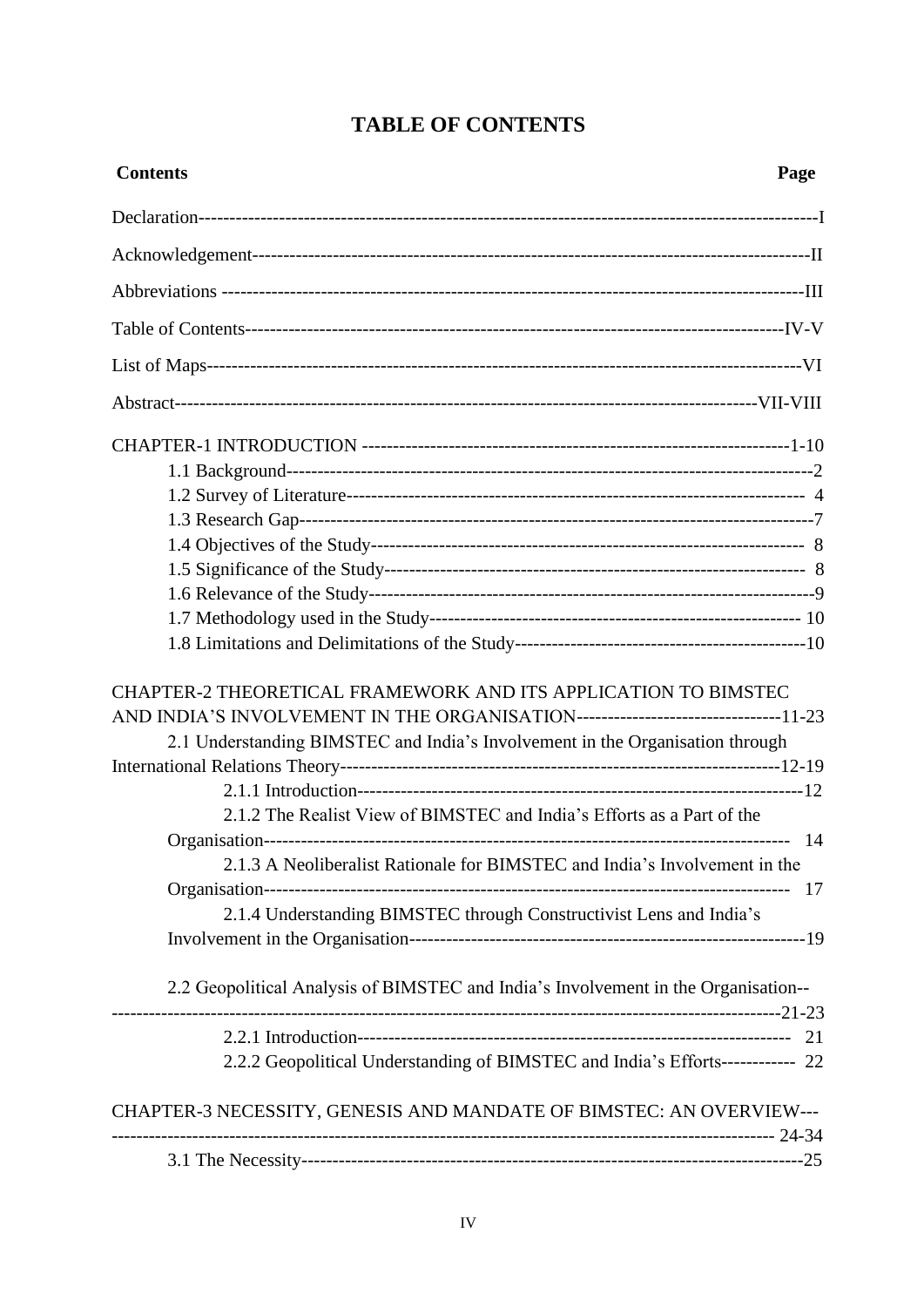| 3.2 Genesis and Brief Evolution of the Basic Institutional Set-up----------------------------- 27 |    |
|---------------------------------------------------------------------------------------------------|----|
|                                                                                                   | 31 |
|                                                                                                   | 33 |
|                                                                                                   | 34 |
|                                                                                                   |    |
| CHAPTER-4 PROSPECTS AND CHALLENGES FOR INDIA IN REALIZING ITS                                     |    |
| REGIONAL GOALS AND INTERESTS THROUGH BIMSTEC---------------------------- 36-64                    |    |
|                                                                                                   |    |
|                                                                                                   |    |
|                                                                                                   |    |
| Extension of India's Foreign Policy and Search for a Regional Bloc-------- 38                     |    |
| Geostrategic Significance and Unique Position-------------------------------- 40                  |    |
|                                                                                                   |    |
|                                                                                                   |    |
|                                                                                                   |    |
| Lack of Optimum Infrastructure and Connectivity--------------------------- 50                     |    |
| Relatively Weak Institutional Infrastructure and Management-----------------54                    |    |
|                                                                                                   |    |
| An Opportunity for the Development of Northeastern and Bay of                                     |    |
|                                                                                                   | 56 |
|                                                                                                   |    |
|                                                                                                   |    |
|                                                                                                   |    |
|                                                                                                   |    |
|                                                                                                   |    |
|                                                                                                   |    |
|                                                                                                   |    |
|                                                                                                   |    |
| CHAPTER-5 ASSESSMENT OF THE LIKELY FUTURE TRAJECTORY OF BIMSTEC                                   |    |
|                                                                                                   |    |
|                                                                                                   |    |
|                                                                                                   |    |
|                                                                                                   |    |
|                                                                                                   |    |
|                                                                                                   |    |
|                                                                                                   |    |
|                                                                                                   |    |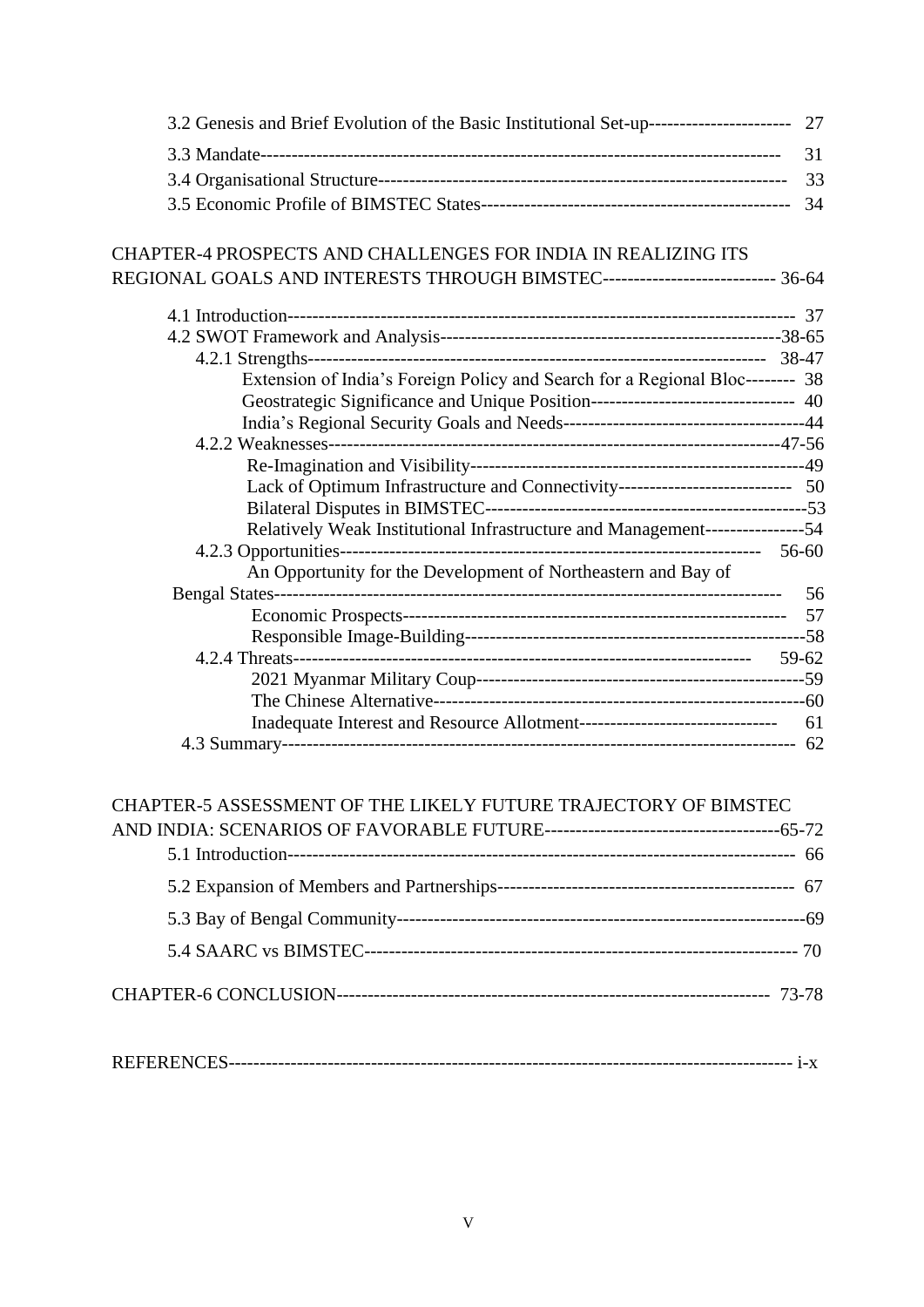#### **LIST OF MAPS**

| <b>MAPS</b> | Page |
|-------------|------|
|             |      |
|             |      |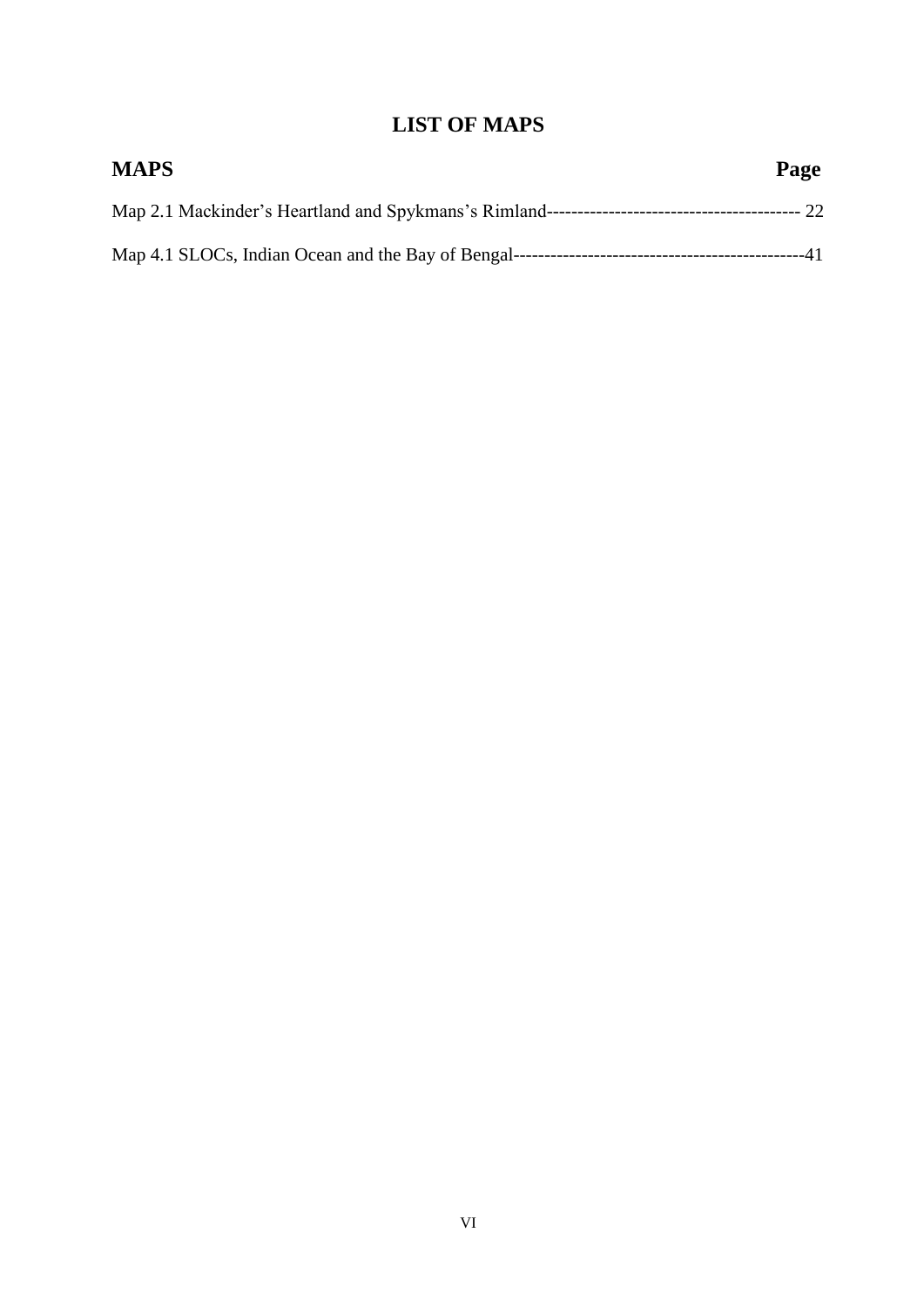#### **ABSTRACT**

Bay of Bengal Initiative for Multi-Sectoral Technical and Economic Co-operation (BIMSTEC) is a regional organisation of South Asian and Southeast Asian states consisting of India, Sri Lanka, Nepal, Bhutan, Bangladesh, Myanmar, and Thailand respectively. This grouping imagined from the littoral states of Bay of Bengal has recently been gaining momentum amongst the regional strategic and economic community due to the perceived potential being reflected in the states as well as the regions (South Asia and Southeast Asia) it offers to bring together.

For India, an organisation like BIMSTEC holds importance due to multiple reasons. The most immediate reason is the failure of SAARC as a regional organisation. However, the rest of the reasons are wide-ranging and far-reaching. They include - Indian foreign policy objectives of 'Act East' and 'Neighbourhood First,' developing and harnessing the potential of its Northeastern states, stemming China's influence in their shared extended neighbourhood, boosting trade and connectivity and creating a security infrastructure with rapidly growing South Asian and Southeast Asian states through multilateral institutions and finally generate a sphere of influence in the region for India even more than already present. Furthermore, the region of Bay of Bengal is rich in natural resources such as ores, timber, and fisheries. A large number of global maritime trade routes pass through either Bay of Bengal itself it or its vicinity making it a very dynamic region with almost untapped potential. This includes the natural resources of Myanmar and Bhutan, a young and cheap workforce of most of the member states, especially India and Bangladesh, maritime resources of the coastal member states, etc. Along with this, Bay of Bengal also has in its proximity some of the most important geopolitical and geo-economic regions such as West Asia and Indo-Pacific, a benefit that can be exploited with just reliable connectivity and infrastructure.

However, regional multilateral institutions have their fair share of challenges. For BIMSTEC these mean an asymmetry between India and the other smaller states due to their size and potential difference. BIMSTEC is also said to be suffering from a resource crunch including human, financial, and technological resources. This makes it difficult to pursue projects which are relatively ambitious for the size of BIMSTEC and its capabilities, especially at this stage. Furthermore, the attractiveness of other options to BIMSTEC demands that the organisation remain competitive and yet beneficial to all states to take part in it. The disagreements between the member states due to various issues such as the proposed FTA have continued for quite a